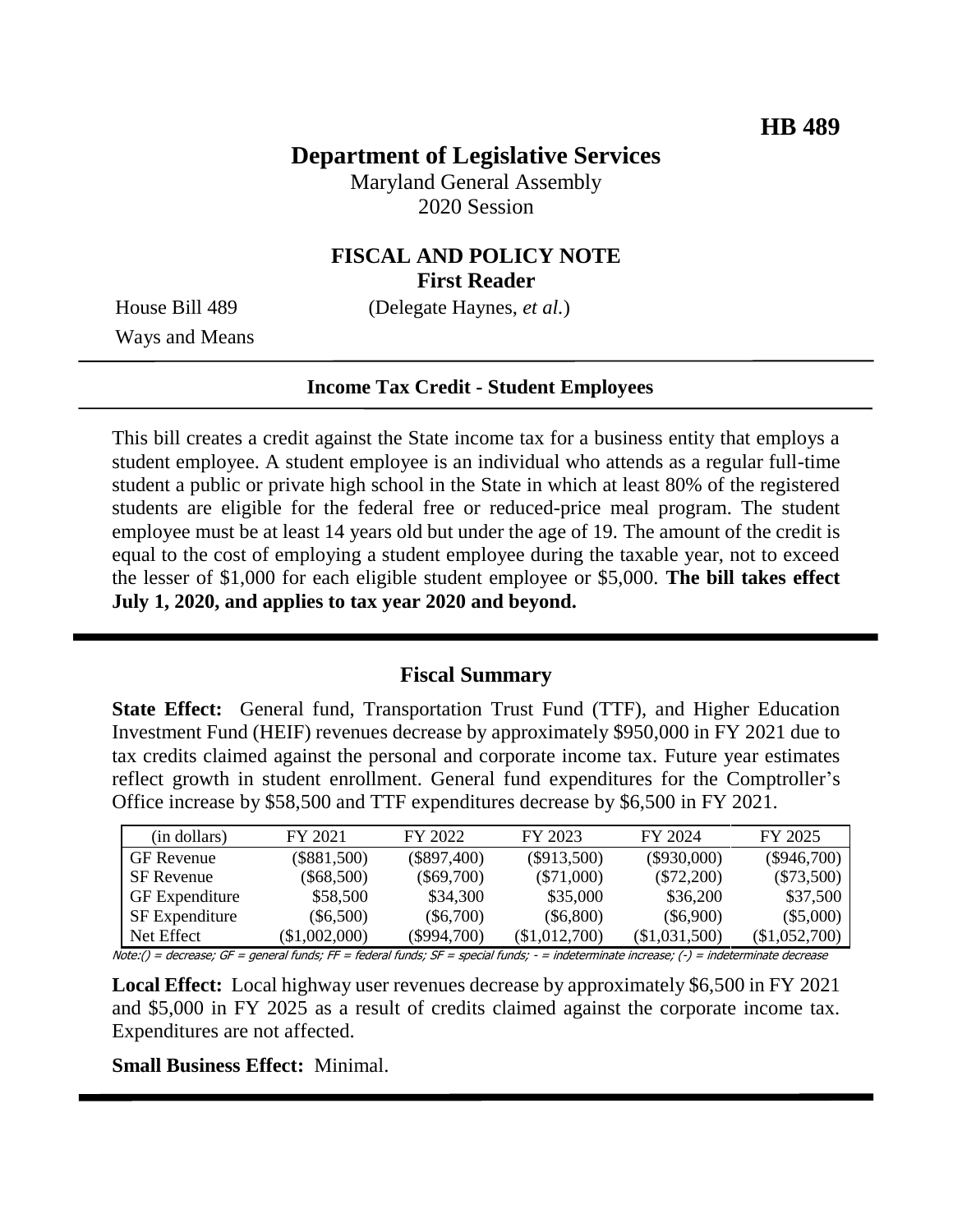### **Analysis**

**Bill Summary:** The bill creates a credit against the State income tax for a business entity that employs a student employee during the taxable year. A business entity is a person conducting or operating a trade or business in the State or a specified nonprofit organization. The student employee must work for the business entity for at least three months during the taxable year and at least 20 hours each week during the period of employment. The business entity must provide the Comptroller with specified documentation. The credit is nonrefundable, except for specified nonprofit organizations, and the credit may not be carried over to any other taxable year.

**Current Law:** No State tax credit of this type exists for employing students, but the State previously provided a tax credit program for approved work-based learning programs for students, which abrogated on June 30, 2013. The program allowed approved employers to claim tax credits in the amount of 15% of the wages paid to secondary or postsecondary students between 16 and 23 years of age who participated in work-based learning programs. The total credit claimed per student could not exceed \$1,500 for all tax years.

Under the More Jobs for Marylanders Program, there is a credit against the State income tax for individuals or corporations that employ an apprentice for at least seven months during a taxable year in an apprenticeship program registered with the Maryland Apprenticeship and Training Council. The income tax credit is equal to the lesser of \$1,000 for each apprentice or the taxpayer's tax liability. The Maryland Department of Labor may approve tax credits of up to \$500,000 annually through tax year 2019.

**Background:** The federal Community Eligibility Provision is a provision from the Healthy, Hunger-Free Kids Act of 2010 that allows schools and local educational agencies with high poverty rates to provide free breakfast and lunch to all students. Under this provision, all students in Dorchester and Somerset counties and Baltimore City qualify for free and reduced-price meals.

**State Revenues:** Tax credits may be claimed beginning in tax year 2020. Accordingly, general fund, TTF, and HEIF revenues decrease beginning in fiscal 2021 to the extent businesses employ eligible high school students and claim the credit. The Department of Legislative Services (DLS) estimates there are approximately 27,000 students enrolled in high schools at which 80% of the registered students are eligible for the federal free or reduced-price meal program. The U.S. Census Bureau estimates approximately 19% of Baltimore City students and approximately 27% of students elsewhere in the State between the ages of 16 to 19 years old were employed in 2018. Of students that worked, nationally approximately 17% of students worked over 20 hours per week for at least 13 weeks. Based on that data, DLS estimates the credit could cost approximately \$950,000 if approximately 950 students are eligible as student employees. However, if a business employs more than

HB 489/ Page 2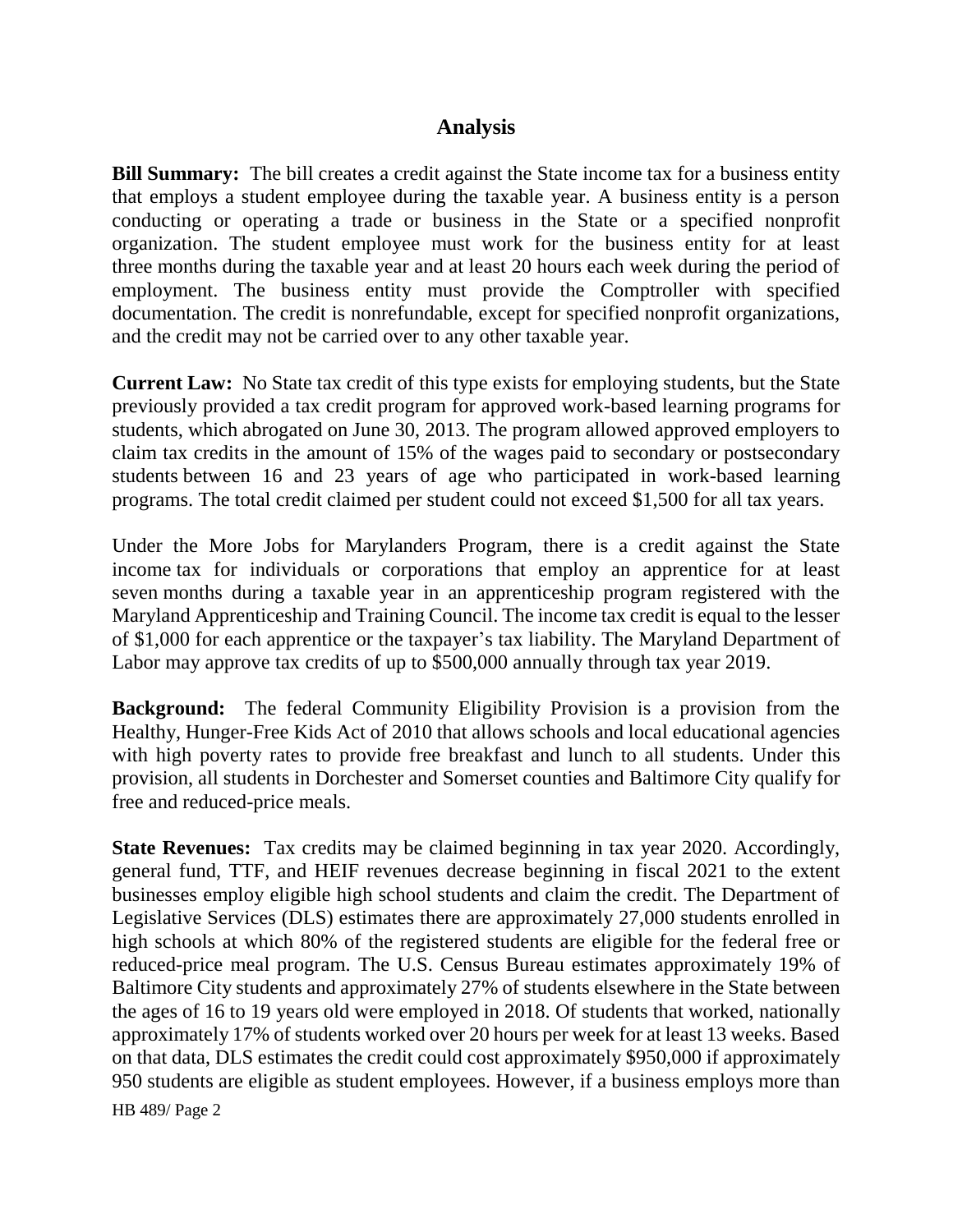5 student employees, the credit is capped at \$5,000, and not every business may have tax liability that exceeds the credit, so the amount of revenue loss may be less than estimated.

The estimate assumes that 65% of all credits are claimed against the personal income tax, with the remaining amount claimed against the corporate income tax. As a result, general fund revenues decrease by \$881,500, TTF revenues decrease by \$48,500, and HEIF revenues decrease by \$20,000 in fiscal 2021. Future year estimates reflect student enrollment growing 1.8% annually. **Exhibit 1** shows the estimated State fiscal impacts resulting from the tax credit.

| <b>Exhibit 1</b>                    |  |  |  |  |
|-------------------------------------|--|--|--|--|
| <b>Fiscal Impact of Legislation</b> |  |  |  |  |
| <b>Fiscal 2021-2025</b>             |  |  |  |  |

|                                                                          | <b>FY 2021</b> | FY 2022       | FY 2023       | FY 2024       | FY 2025       |
|--------------------------------------------------------------------------|----------------|---------------|---------------|---------------|---------------|
| General Fund                                                             | $(\$881,500)$  | $(\$897,400)$ | $(\$913,500)$ | $(\$930,000)$ | $(\$946,700)$ |
| <b>HEIF</b>                                                              | (20,000)       | (20, 300)     | (20,700)      | (21,000)      | (21,400)      |
| <b>TTF</b>                                                               | (48,500)       | (49, 400)     | (50, 300)     | (51,200)      | (52,100)      |
| <b>Total Revenues</b>                                                    | $(\$950,000)$  | $(\$967,100)$ | $(\$984,500)$ | (\$1,002,200) | (\$1,020,200) |
| <b>TTF Expenditures</b>                                                  | $(\$6,500)$    | $(\$6,700)$   | $(\$6,800)$   | $(\$6,900)$   | $(\$5,000)$   |
| HEIF: Higher Education Investment Fund<br>TTF: Transportation Trust Fund |                |               |               |               |               |

**State Expenditures:** General fund expenditures increase by \$58,465 in fiscal 2021, which accounts for a six-month delay from the bill's July 1, 2020 effective date. This estimate reflects the cost of hiring one part-time revenue specialist within the Comptroller's Office to administer and verify the credit and a one-time expenditure increase of \$36,000 to add the credit to the personal and corporate income tax credit form. It includes a salary, fringe benefits, one-time start-up costs, and ongoing operating expenses.

| Position                                | $()$ 5   |
|-----------------------------------------|----------|
| Salary and Fringe Benefits              | \$17,416 |
| <b>Tax Programming Costs</b>            | 36,000   |
| <b>Operating Expenses</b>               | 5.049    |
| <b>Total FY 2021 State Expenditures</b> | \$58,465 |

Future year expenditures reflect a full salary with annual increases and employee turnover and ongoing operating expenses.